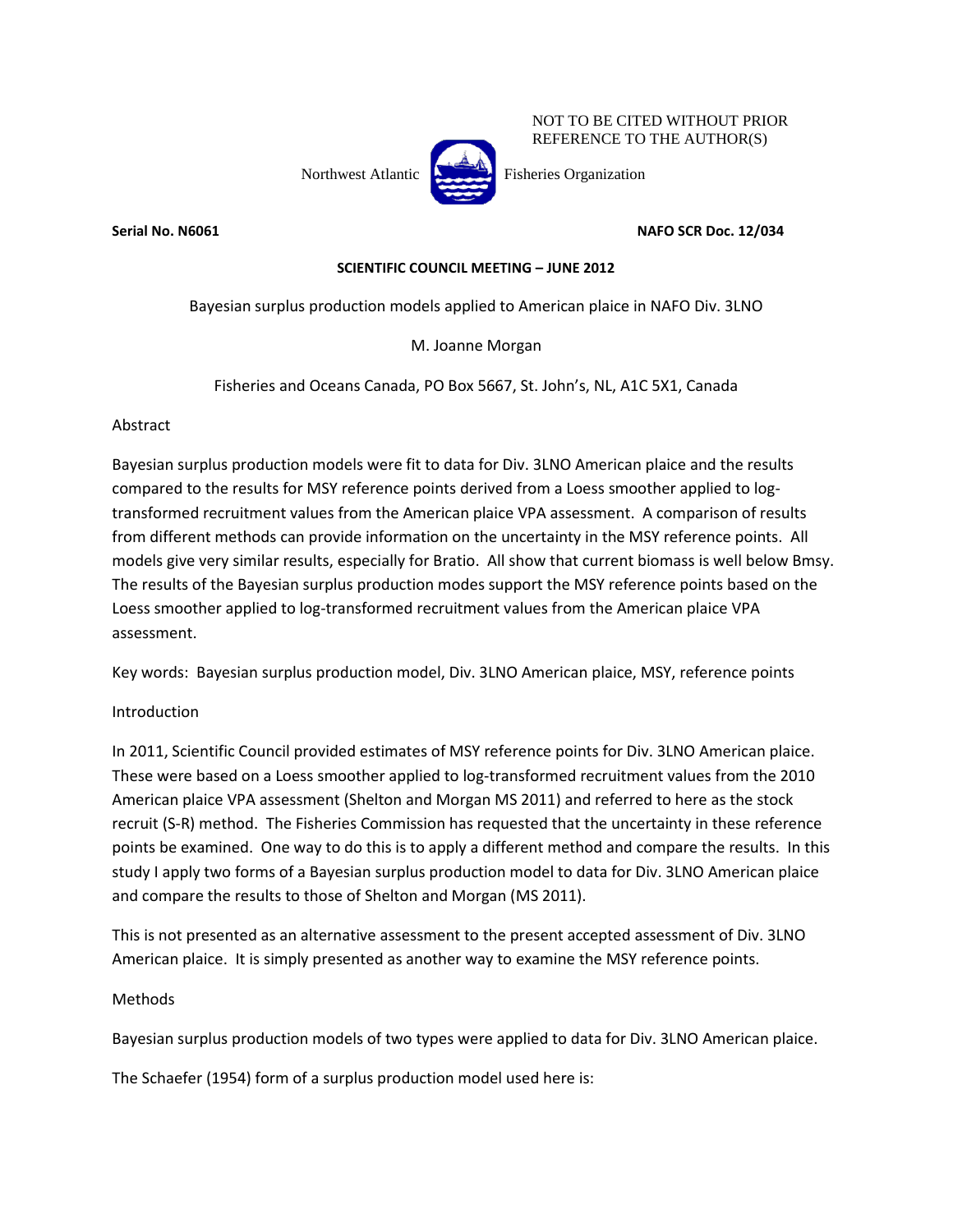Pt=[Pt-1+ r•Pt-1 (1 - Pt-1)- Ct-1/K]•ηt

where Pt-1 and Ct-1 denote exploitable biomass (as a proportion of carrying capacity) and catch, respectively, for year t-1 (Meyer and Millar, 1999a, 1999b). Carrying capacity, K, is the level of stock biomass at equilibrium prior to commencement of a fishery, r is the intrinsic rate of population growth, and ηt is a random variable describing stochasticity in the population dynamics (process error). The model utilizes biomass proportional to an estimate of K in order to aid mixing of the Markov Chain Monte Carlo (MCMC) samples and to help minimize autocorrelation between each state and K (Meyer and Millar, 1999a, 1999b).

Previous analyses indicated that the yield curve was skewed (Shelton and Morgan MS 2011) so a form of the Pella Tomlinson production model was also applied:

Pt<- log(max(P[t-1] + r\*P[t-1]\*(1-pow(P[t-1],shape)) - (L[t-1]/K), 0.0001))

The symbols are as described above and the shape parameter allows the production curve to be nonsymmetrical.

In both models an observation equation is used to relate the unobserved biomass, Pt, to the research vessel survey indices:

### It=q•Pt •εt

where q is the catchability parameter, Pt is an estimate of the biomass proportional to K at time t, and  $\epsilon t$ is observation error.

Data explored were as follows: (TABLE1)

- (1) Landings 1960-2009
- (2) Canadian RV spring Survey Indices: Engels Trawl 1975-1984
- (3) Canadian RV spring Survey Indices: Campelen Trawl or equivalent 1985-2009
- (4) Canadian RV fall survey indices: Campelen Trawl or equivalent 1990-2009
- (5) EU RV Survey Indices 1997-2009

These were the same data as used in the Div. 3LNO American plaice assessment except for the Engel RV series. This was included to provide a survey series that extended farther into the past. Data to 2009 only were used simply for convenience. Adding 1 more year of data would not change the overall results.

Non-informative or vague priors were used for all parameters as the initial prior distributions (Table 2). Priors on the catchability (q) were uniform and broad. Uniform priors were also used for observation error. Priors on the process error were also broad and uniform.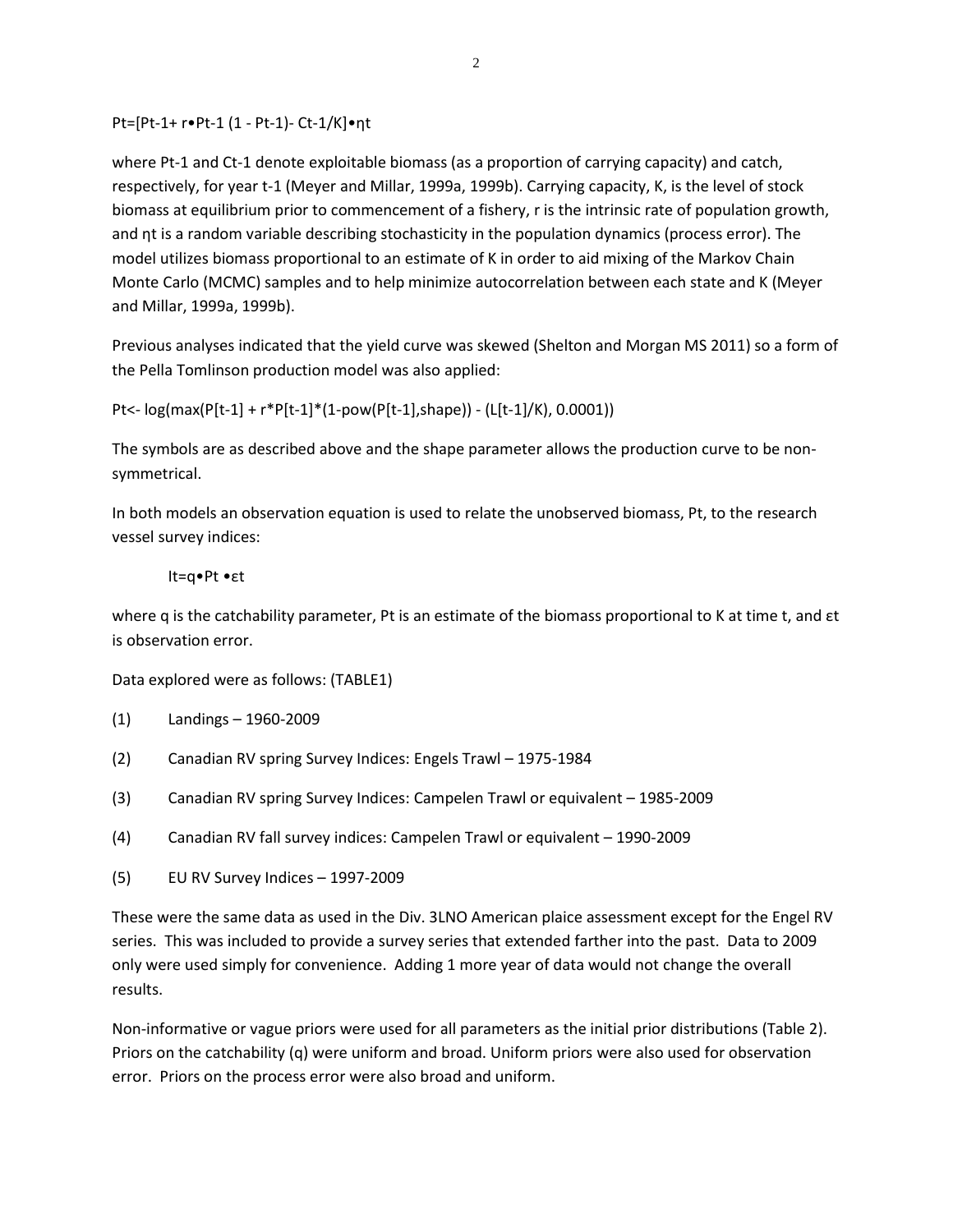Often, K is set to the stock biomass in the year prior to the onset of fishing (P0; see Meyer and Millar, 1999a). However, in the models used here, initial stock biomass was not assumed to be the virgin biomass as fishing began on these stocks prior to 1960. P0 was allowed to vary between 0.5 and 1 (i.e. initial biomass was allowed to vary between K/2 and K). A lognormal distribution for K was specified here with a mean of 900 ('000t) and a standard deviation of 1000 ('000t).

The prior for r was based on the expert opinion that it is unlikely to vary greatly from that of cod in Newfoundland waters which has been estimated at 0.26 (Hutchings, 1999). The prior for r was only vaguely informative, utilizing a mean with a very wide lognormal distribution about the mean.

The prior on the shape parameter for the Pella-Tomlinson version of the model was uniform (1,4).

## Results and Discussion

The results described are for initial runs. There has been little examination of model fit diagnostics nor any attempts to optimize the model. This exercise is simply to provide some information on the reliability of the MSY reference points estimated by Shelton and Morgan (2011).

The two forms of the production model gave similar perceptions of stock history (Fig. 1). The Pella-Tomlinson model shows the stock at a slightly higher level at the beginning of the time series but both models declined greatly over the time period and have shown some increase in the recent period. The ratio of F to Fmsy (Fratio) from both models shows a very large increase to the early 1990's followed by a precipitous decline, with another increase to the early 2000's followed by another decline. The Schaefer model indicates higher levels of F relative to Fmsy throughout most of the time series.

The absolute levels of Bmsy and Fmsy can not be compared between the two different methods. For example Bmsy from the S-R method is expressed in terms of spawning stock biomass while from the production models is it total biomass. However, the ratios of Biomass to Bmsy (Bratio) and Fratio from the two different approaches can be compared. If the ratios from the two approaches are similar over time then this indicates that both the production models and the stock recruit approach provide consistent estimates of Bmsy and Fmsy.

Bratio from the production models is plotted along with Bratio (SSB/SSBmsy) from Shelton and Morgan (MS 2011) in Figure 2. All models show a similar trend over time although the production models are smoother and indicate a much bigger biomass relative to Bmsy at the beginning of the time series. However, for most of the time period the results from the S-R method are within the 95% credible intervals of the production models. More importantly all models indicate a very similar (and low) level of biomass to Bmsy in recent years.

Fratio from the production models is plotted along with Fratio (average F 9-14/Fmsy) from Shelton and Morgan (MS 2011) in Figure 3. The pattern in Fratio over time is very similar across all models, although Fratio from the S-R method is below the credible intervals for the Schaefer model for most of the time period. All models show a similar level of Fratio in recent years.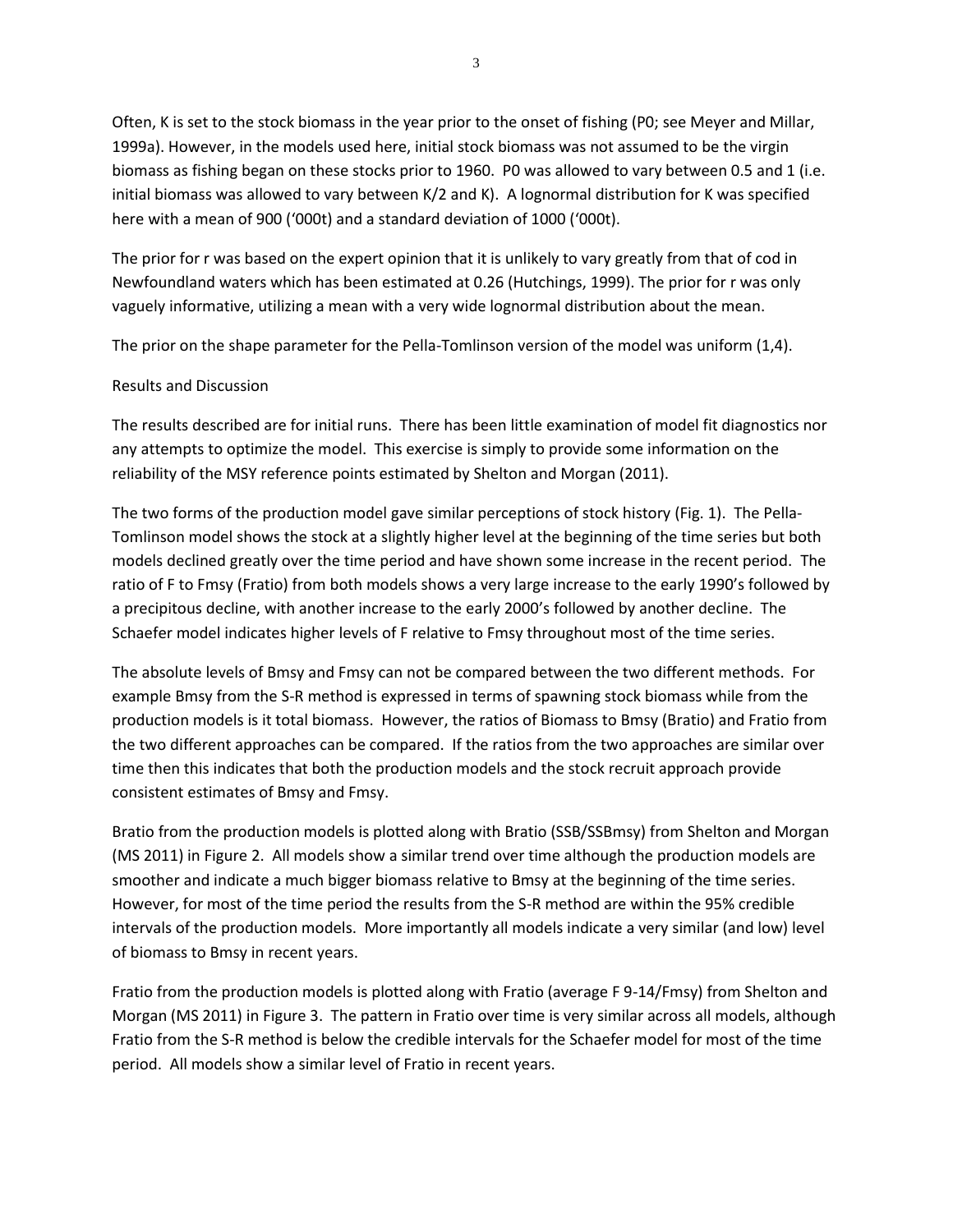All models give very similar results, especially for Bratio. All show that current biomass is well below Bmsy. The results of the Bayesian surplus production modes support the MSY reference points derived from the Loess smoother applied to log-transformed recruitment values from the American plaice VPA assessments.

## **Acknowledgments**

The Bayesian surplus production models are based on programs originally developed by Jason Bailey.

References

MEYER, R., and R.B. MILLAR. 1999a. BUGS in Bayesian stock assessments. Can. J. Fish. Aquat. Sci. 56: 1078-1086.

MEYER, R., and R.B. MILLAR. 1999b. Bayesian stock assessment using a state–space implementation of the delay difference model. Can. J. Fish. Aquat. Sci. 56: 37-52.

SCHAEFER, M.B. 1954. Some aspects of the dynamics of populations important to the management of commercial marine fisheries. Bull. Int.-Am. Trop. Tuna Com. 1: 25-56.

SHELTON, P.A. and M.J. MORGAN MS 2011. Further considerations regarding reference points, harvest control rules and rebuilding strategies for 3LNO American plaice and 3NO cod. NAFO SCR Doc. 11/39 Ser. No. N5924.

PELLA, J. J. and P. K. TOMLINSON. 1969. A generalized stock production model. Bull. Int.-Am. Trop. Tuna Com. 13: 419–496.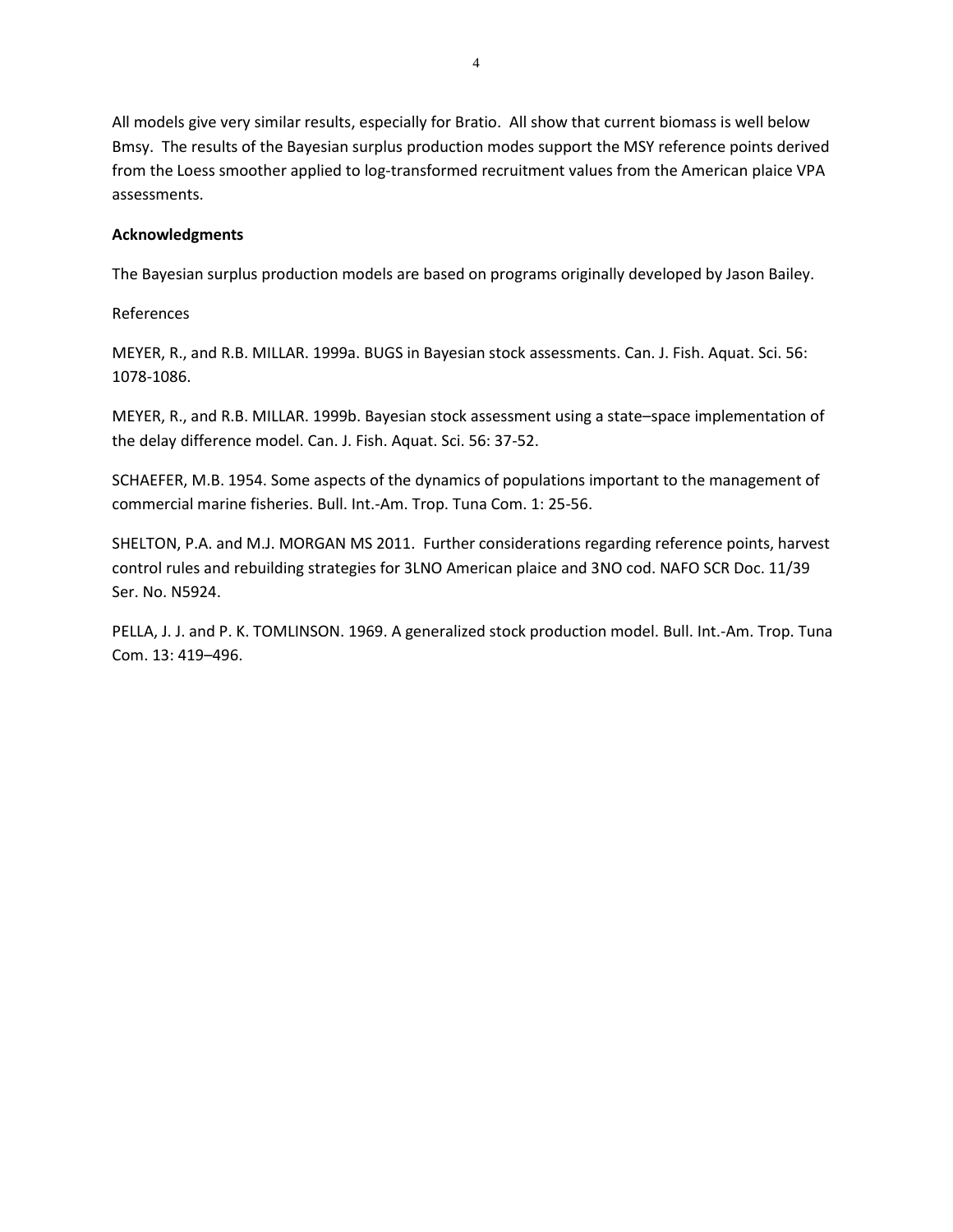| Year | Landings | springconv | fallconv | springeng | EU    |
|------|----------|------------|----------|-----------|-------|
| 1960 | 24       |            |          |           |       |
| 1961 | 18       |            |          |           |       |
| 1962 | 18       |            |          |           |       |
| 1963 | 26       |            |          |           |       |
| 1964 | 39       |            |          |           |       |
| 1965 | 53       |            |          |           |       |
| 1966 | 65       |            |          |           |       |
| 1967 | 94       |            |          |           |       |
| 1968 | 73       |            |          |           |       |
| 1969 | 79       |            |          |           |       |
| 1970 | 67       |            |          |           |       |
| 1971 | 68       |            |          |           |       |
| 1972 | 59       |            |          |           |       |
| 1973 | 53       |            |          |           |       |
| 1974 | 46       |            |          |           |       |
| 1975 | 43       |            |          | 196.5     |       |
| 1976 | 52       |            |          | 274.6     |       |
| 1977 | 44       |            |          | 395       |       |
| 1978 | 50       |            |          | 330.6     |       |
| 1979 | 49       |            |          | 336.5     |       |
| 1980 | 49       |            |          | 352.9     |       |
| 1981 | 50       |            |          | 368.6     |       |
| 1982 | 51       |            |          | 324.3     |       |
| 1983 | 39       |            |          |           |       |
| 1984 | 39       |            |          | 209.8     |       |
| 1985 | 54       | 762.8      |          |           |       |
| 1986 | 65       | 657.4      |          |           |       |
| 1987 | 55       | 783.7      |          |           |       |
| 1988 | 41       | 713.7      |          |           |       |
| 1989 | 43       | 632.7      |          |           |       |
| 1990 | 32       | 476.7      | 641      |           |       |
| 1991 | 34       | 267.5      | 469      |           |       |
| 1992 | 13       | 136        | 299      |           |       |
| 1993 | 17       | 146.9      | 293      |           |       |
| 1994 | 7.4      | 83.5       | 154      |           |       |
| 1995 | 0.6      | 60         | 152.1    |           |       |
| 1996 | 0.9      | 106.1      | 153.6    |           |       |
| 1997 | 1.407    | 92.4       | 162.3    |           | 21.8  |
| 1998 | 1.618    | 103        | 187.9    |           | 64.6  |
| 1999 | 2.565    | 192.3      | 190      |           | 110.0 |

Table 1. Data used in the Bayesian Surplus Production models.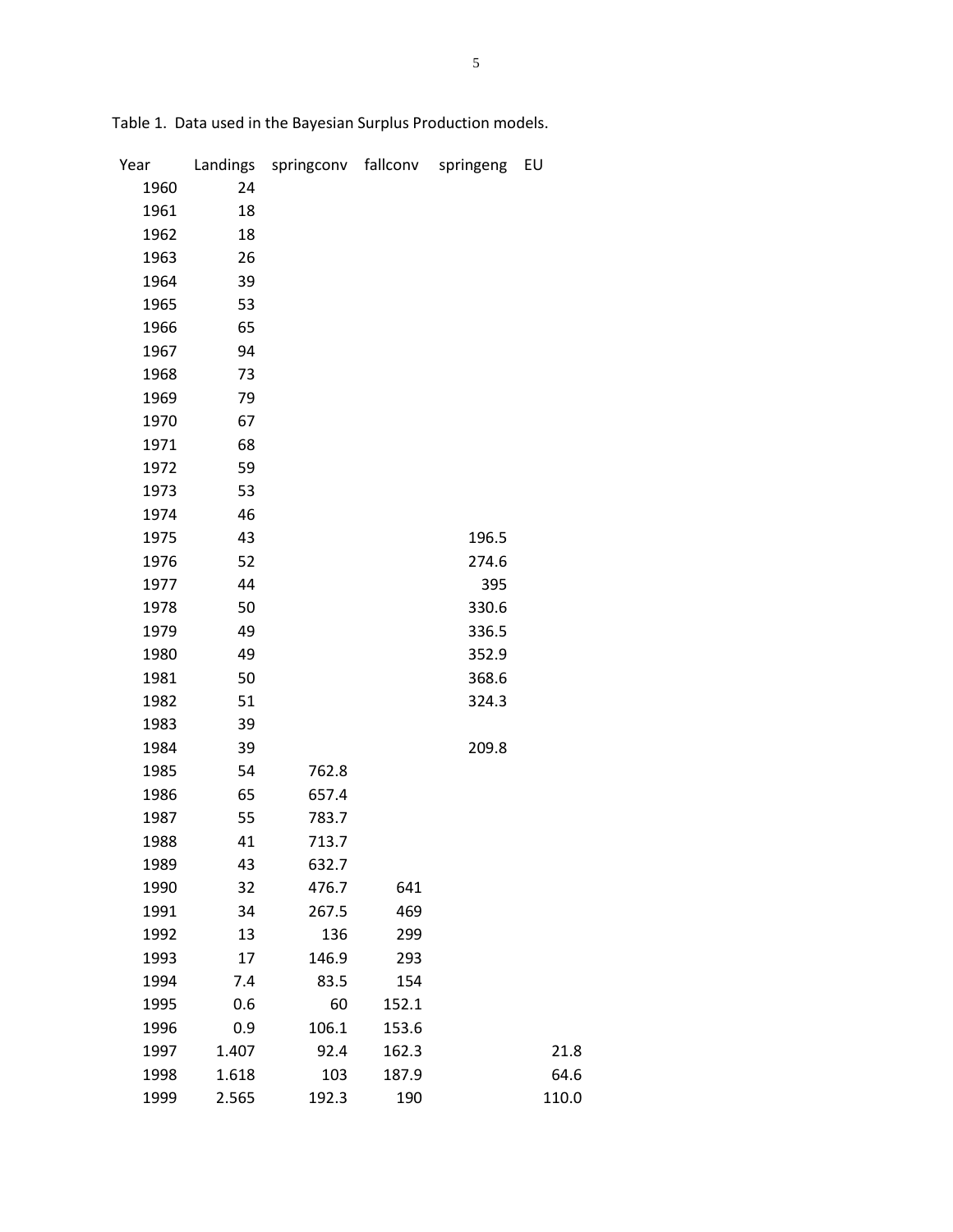| 2000 | 5.176 | 154.7 | 268.2 | 153.0 |
|------|-------|-------|-------|-------|
| 2001 | 5.739 | 192.7 | 201.5 | 101.1 |
| 2002 | 4.87  | 129.6 | 249.2 | 69.5  |
| 2003 | 8.727 | 159.2 | 222.6 | 116.8 |
| 2004 | 6.158 | 142.9 |       | 129.4 |
| 2005 | 4.11  | 214.7 | 223.4 | 123.2 |
| 2006 | 2.828 |       | 232.9 | 170.9 |
| 2007 | 3.606 | 231.1 | 241.9 | 112.1 |
| 2008 | 2.515 | 234.1 | 333.4 | 172.7 |
| 2009 | 3.015 | 123.1 | 254.3 | 93.0  |
|      |       |       |       |       |

Table 2: Priors for parameters used in surplus production models for Div. 3LNO American plaice

| Parameter | Description                            | <b>Prior Distribution</b>   |
|-----------|----------------------------------------|-----------------------------|
| Κ         | Carrying Capacity                      | normal(u=1000kt,std=1500kt) |
| r         | Intrinsic rate of increase             | normal ( $u=0.15$ , sdt=1)  |
| logg.eng  | Catchability, Engels                   | U(0, 10)                    |
|           | logg.cams Catchability spring Campelen | U(0, 10)                    |
|           | logq.camf Catchability fall Campelen   | U(0, 10)                    |
| logg.eu   | Catchability EU survey                 | U(0, 10)                    |
| sigma     | Process error                          | U(0, 10)                    |
| tau.eng   | <b>Observation error Engel</b>         | U(0.2, 1.17)                |
| tau.cams  | Observation error Campelen spring      | U(0.2, 2.38)                |
| tau.camf  | Observation error Campelen fall        | U(0.2, 2.38)                |
| tau.eu    | <b>Observation error EU</b>            | U(0, 1.55)                  |
| tau.shape | shape parameter Pella-Tomlinson        | U(1,4)                      |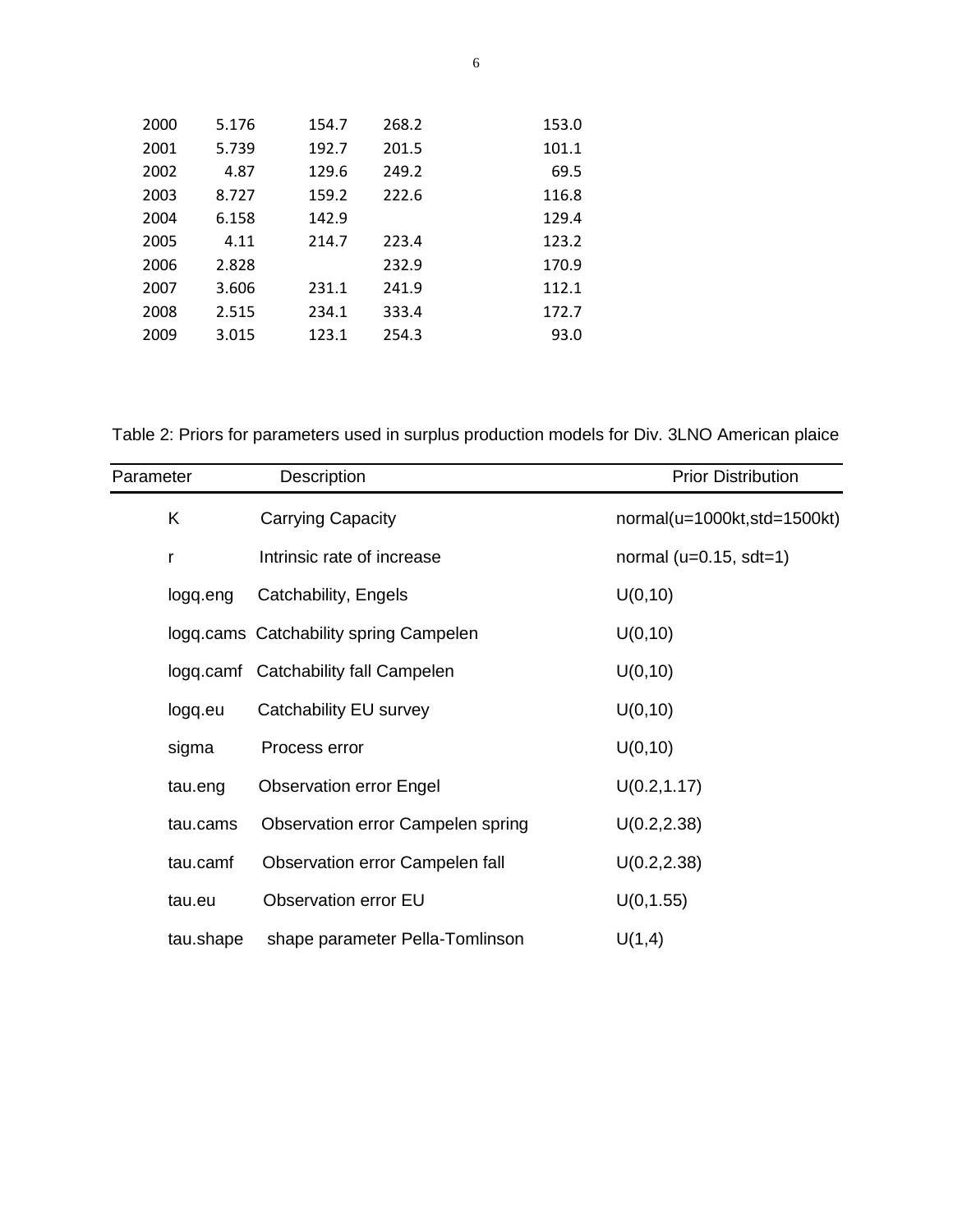

Figure 1. Ratio of biomass to Bmsy (Bratio, top) and fishing mortality to Fmsy (Fratio, bottom) for the two formulations of surplus production model applied to Div. 3LNO American plaice.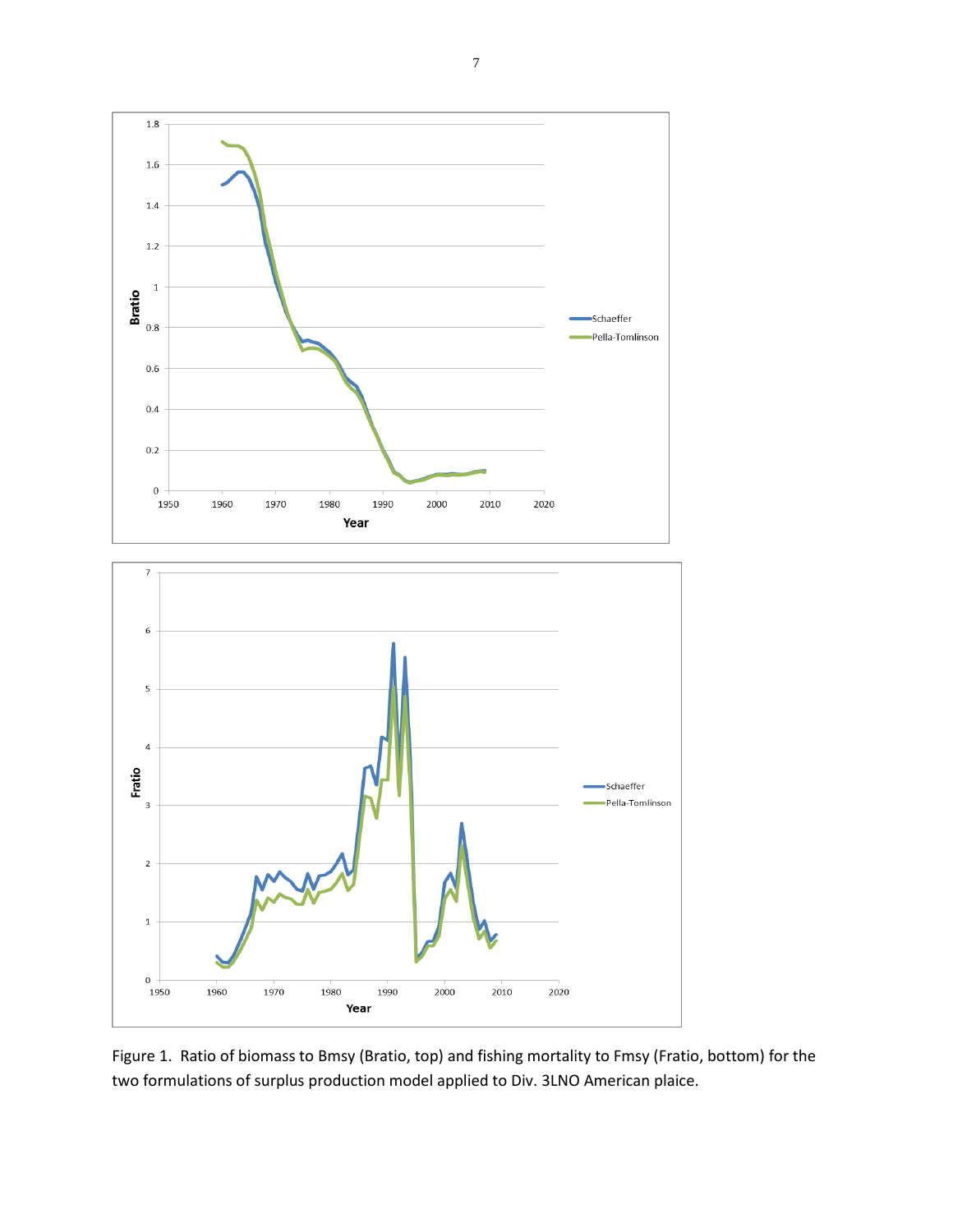$3.5$  $\overline{3}$  $2.5\,$  $\mathbf 2$  $S-R$  $rac{1}{\sqrt{2}}$  1.5 -- lower 95 Pella-Tomlinson  $---upper 95$  $\,1\,$  $0.5\,$  $\,0\,$ 1970 1980 2010 2020 1950 1960 1990 2000 Year  $_{\rm 3}$  $2.5\,$ 



Figure 2. Bratio from the stock-recruit method (S-R) and from the surplus production models, Pella-Tomlinson (top) and Schaefer (bottom). For the surplus production models the median and upper and lower 95% credible intervals are shown.